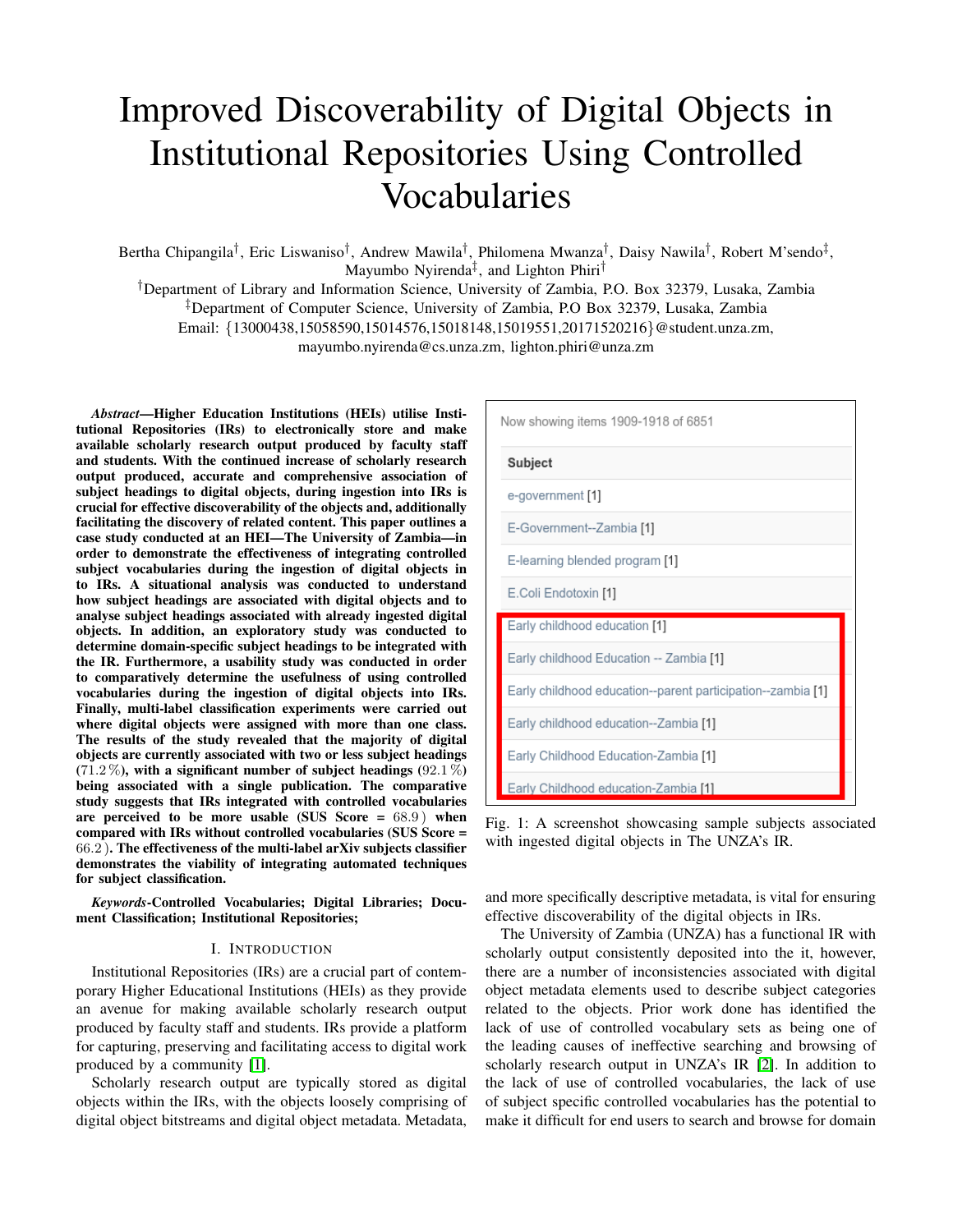specific content and related content. These critical anomalies are observable from UNZA's IR: Figure [1](#page-0-0) illustrates how the extent to which subjects are inconsistently used, while Figure [2](#page-1-0) illustrates how a digital object produced in the Department of Computer Science is associated with non domain-specific subjects.

<span id="page-1-0"></span>

Fig. 2: A screenshot showcasing subjects associated with a sample Computer Science digital object in UNZA's IR.

This paper presents a study conducted at UNZA to investigate the effectiveness of integrating controlled subject vocabulary sets within UNZA's IR. The study comprised of three phases. First, a situational analysis was conducted to empirically determine the implications of the lack of integration of controlled vocabularies within the repository. In order to understand the potential sources of errors when preparing descriptive metadata, focus group discussions were held with Library staff that administer the IR. Secondly, interview sessions were held with faculty staff in order to identify controlled vocabularies used in their respective domains. Finally, a controlled experiment was designed to empirically determine the usability of IRs integrated with subject controlled vocabularies.

The remainder of this paper is organised as follows: Section [II](#page-1-1) is a synthesis of existing literature related to this work, Section [III](#page-2-0) describes the methodology associated with this work, Section [IV](#page-5-0) presents and discusses the results of this study and, finally, Section [V](#page-8-0) outlines concluding remarks.

## II. RELATED WORK

<span id="page-1-1"></span>There is a large body of existing literature that has focused on the role of descriptive metadata in facilitating discoverability of digital objects and, the significance of using controlled vocabularies and authority control during ingestion of digital content.

## *A. Digital Object Descriptive Metadata*

IR digital object metadata can be broadly categorised into into the three groups of metadata—administrative metadata, descriptive metadata and structural metadata—proposed by Riley [\[3\]](#page-9-2). The metadata is specified as part of an ingestion workflow, with the metadata associated to the digital object externally, as opposed to embedding it within the digital object. While all the three types of metadata are important, descriptive metadata specifically serves the purpose of facilitating the discovery of digital objects through searching and browsing services.

Arms highlights that information discovery is a complex process that can be made effective by referencing descriptive metadata about digital objects stored in repositories [\[4\]](#page-9-3). Similarly, Varlamis and Apostolakis emphasise the importance of labelling learning objects stored in learning object repositories in a consistent manner, in order to support indexing and discovery of the content [\[5\]](#page-9-4). The importance of labelling is further supported by Currier et al. who state that quality metadata, in particular, enables users to discover and retrieve digital objects in an efficient and effective manner [\[6\]](#page-9-5).

The external metadata in IRs is encoded using internationally recognised metadata schemes, with Dublin Core [\[7\]](#page-9-6) being the most widely integrated in popular open source IR software platforms. The digital object metadata is primarily indexed and used to facilitate searching and browsing, however, it is generally possible to activate full-text searching for text-based content.

UNZA's IR is powered by the DSpace open source repository platform. DSpace is capable of processing textual content for full-text searching, in addition to utilising metadata elements during indexing [\[8\]](#page-9-7). DSpace uses a default metadata registry that is derived from the 15 Dublin Core metadata elements, with the element values specified during ingestion of digital objects. One of the crucial metadata elements is the "dc.subject" element that specifies the topic associated with the resource

#### *B. Controlled Vocabularies*

Controlled vocabularies and authority control are popular techniques that are used to enhance access to bibliographic materials. Harpring defines controlled vocabularies as wellorganised words and phrases that are used to index digital content and subsequently facilitate retrieval of the content through searching and browsing [\[9\]](#page-9-8).

Subject headings are a form of controlled vocabularies that are used to describe topics associated to digital content, making it possible for content related content to be group together. While generic subject headings such as the Library of Congress Subject Headings (LCSH) are widely used, there are other domain specific subject headings, popular with academic databases. For instance, the Medical Subject Headings (MeSH) [\[10\]](#page-9-9) terms are used in the medical field and the ACM Computing Classification System (CCS) [\[11\]](#page-9-10) ontology is common used in computing disciplines.

Prior work on subject headings has mostly focused on the effectiveness of subject headings when compared with keywords. In a study aimed at comparing user tags and LCSH Rolla notes that user supplied tags can be used to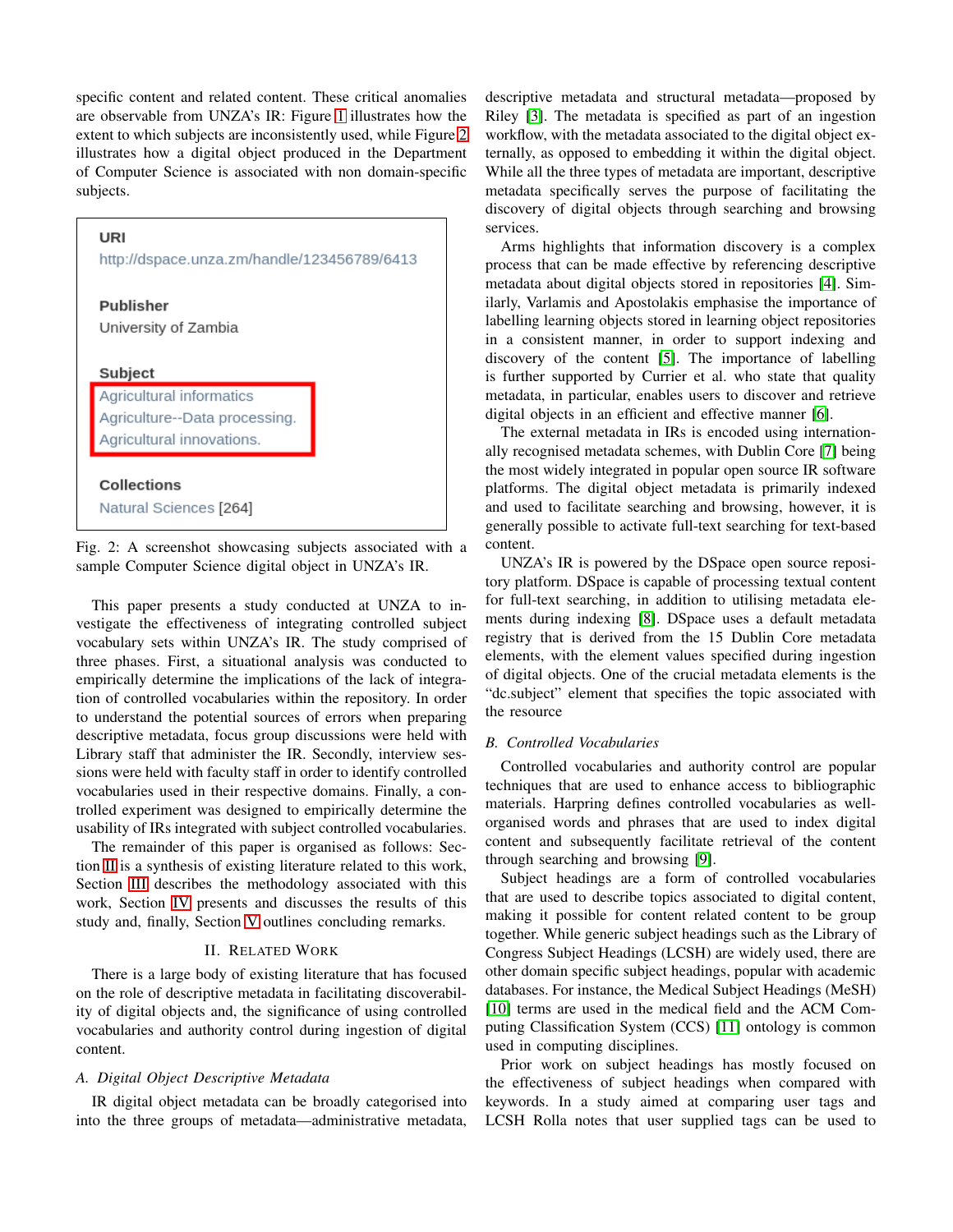enhance subject access but cannot replace the valuable role of controlled vocabularies [\[12\]](#page-9-11). This observation supports the results obtained by Lu et al. in a study that suggests that the existence of non-subject-related tags can improve the accessibility of collections [\[13\]](#page-9-12).

In this work, we empirically determine the implications of sparing use of subject headings and, additionally, identify potential domain-specific subject headings that can be incorporated into IRs. Furthermore, we demonstrate the positive effect subject headings have on the overall usability of IRs.

#### *C. Multi-Label Classification*

Motivated by the ever increasingly vast number of digital objects and enhancement in machine learning and technology, multi-label classification has become an extensive studied problem. Multi-label context has in the recent years been researched much because of its application to a wide variety of domains. For example, Konstantions and Kalliris [\[14\]](#page-9-13) dealt with the problem of automatic detection of emotions in music. Their work established the relation between music and emotion and further looked at multi-labelling mapping of music into emotions. Runzhi et al. used multi-label classification to deal with the problem of multi-disease risk prediction [\[15\]](#page-9-14). They constructed a model for prediction of multi-diseases risk relying on the big physical examination data. They acknowledged that in medical diagnosis, a symptom may be associated with various disease types. Chalkidis et al. apply Extreme Multi-Label Text Classification (XMTC) in the legal domain [\[16\]](#page-9-15). They employ neural classifiers that outperform the current multi-label state-of-the-art methods, which employ label-wise attention. Boutell et al. focused on video and photography analysis [\[17\]](#page-9-16). In semantic scene classification, a picture can be associated to more than on conceptual class such as a sunset and beaches at the same time.

In this work, a multi-label classifier is implemented using an external data source, by taking advantage of transfer learning, and subsequently applied to digital objects associated with the Computer Science field in UNZA's IR, in order to predict appropriate domain-specific subjects.

## III. METHODOLOGY

<span id="page-2-0"></span>The study took a mixed-methods approach involving a situational analysis (See Section [III-B\)](#page-3-0), an exploratory study aimed at identifying appropriate subject controlled vocabularies to integrated with the IR (see Section [III-C\)](#page-3-1), a usability study aimed at empirically evaluating the effect of controlled vocabularies when integrated with IRs (see Section [III-D\)](#page-3-2) and, implementation of a supervised machine learning multi-label classifier (see Section [III-E\)](#page-4-0).

#### *A. Datasets*

Four datasets were constructed and used to perform the situational analysis, outlined in Section [III-B](#page-3-0) and, additionally, to validate the multi-label classification a model implemented as outlined in Section [III-E2.](#page-4-1) Table [I](#page-2-1) provides a summary of the datasets, with details outlined in Sections [III-A1](#page-2-2) to [III-A4.](#page-3-3)

<span id="page-2-1"></span>TABLE I: Datasets used during experimentation.

| Dataset                    | Objects   | Study                                      |
|----------------------------|-----------|--------------------------------------------|
| UNZA IR                    | 7,440     | Situational Analysis                       |
| CS@ UCT Archive            | 995       | Situational Analysis · Model<br>Validation |
| arXiv CoRR                 | 328,011   | <b>Situational Analysis</b>                |
| <b>NDLTD</b> Union Catalog | 7,296,562 | <b>Situational Analysis</b>                |

<span id="page-2-2"></span>*1) Dataset #1: arXiv CoRR Dataset:* The dataset used for implementing the multi-label classifier was constructed by harvesting Dublin Core [\[7\]](#page-9-6) encoded metadata records from the arXiv Computing Research Repository (CoRR) [\[18\]](#page-9-17). The CoRR specific digital objects were filtered by restricting the harvesting using the OAI-PMH 'SetSpec' verb<sup>[1](#page-2-3)</sup>.

General preprocessing operations—removal of punctuations, stemming and stopword removal—were performed on the collected data. However, in addition, non-computing subjects had to be removed from dataset observations, as arXiv CoRR comprises of digital objects tagged with subjects such as Mathematics and Physics.

The constructed dataset comprises of <sup>328</sup>,<sup>011</sup> digital objects, ingested into CoRR between 2007 and 2021. In addition, the digital objects were tagged with combination of ACM CCS subjects, arXiv subject classes and a combination of the two subject classes. Figure [3](#page-2-4) shows the distribution of the subject classes.

<span id="page-2-4"></span>

Fig. 3: Distribution of subject tags in the arXiv CoRR dataset.

*2) Dataset #2: NDLTD Union Catalog Dataset:* A dataset for conducting a situational analysis, outlined in Section [III-B,](#page-3-0) was constructed by harvesting Dublin core encoded metadata records from the Networked Digital Library of Theses and Dissertations (NDLTD) Union Catalog [\[19\]](#page-9-18), [\[20\]](#page-9-19). <sup>7</sup>,404,<sup>617</sup> digital object metadata were harvested, with <sup>7</sup>,296,<sup>562</sup> of them constituting the final dataset, after preprocessing.

<span id="page-2-5"></span>*3) Dataset #3: UCT CS Document Archive Dataset:* A dataset for validating the model was constructed by harvesting Dublin Core encoded metadata records from a Computer Science subject repository (CS@ UCT archive) that is hosted by the Department of Computer Science at The University

<span id="page-2-3"></span><sup>1</sup>[http://export.arxiv.org/oai2?verb=ListRecords&metadataPrefix=oai](http://export.arxiv.org/oai2?verb=ListRecords&metadataPrefix=oai_dc&set=cs)\_dc&set=cs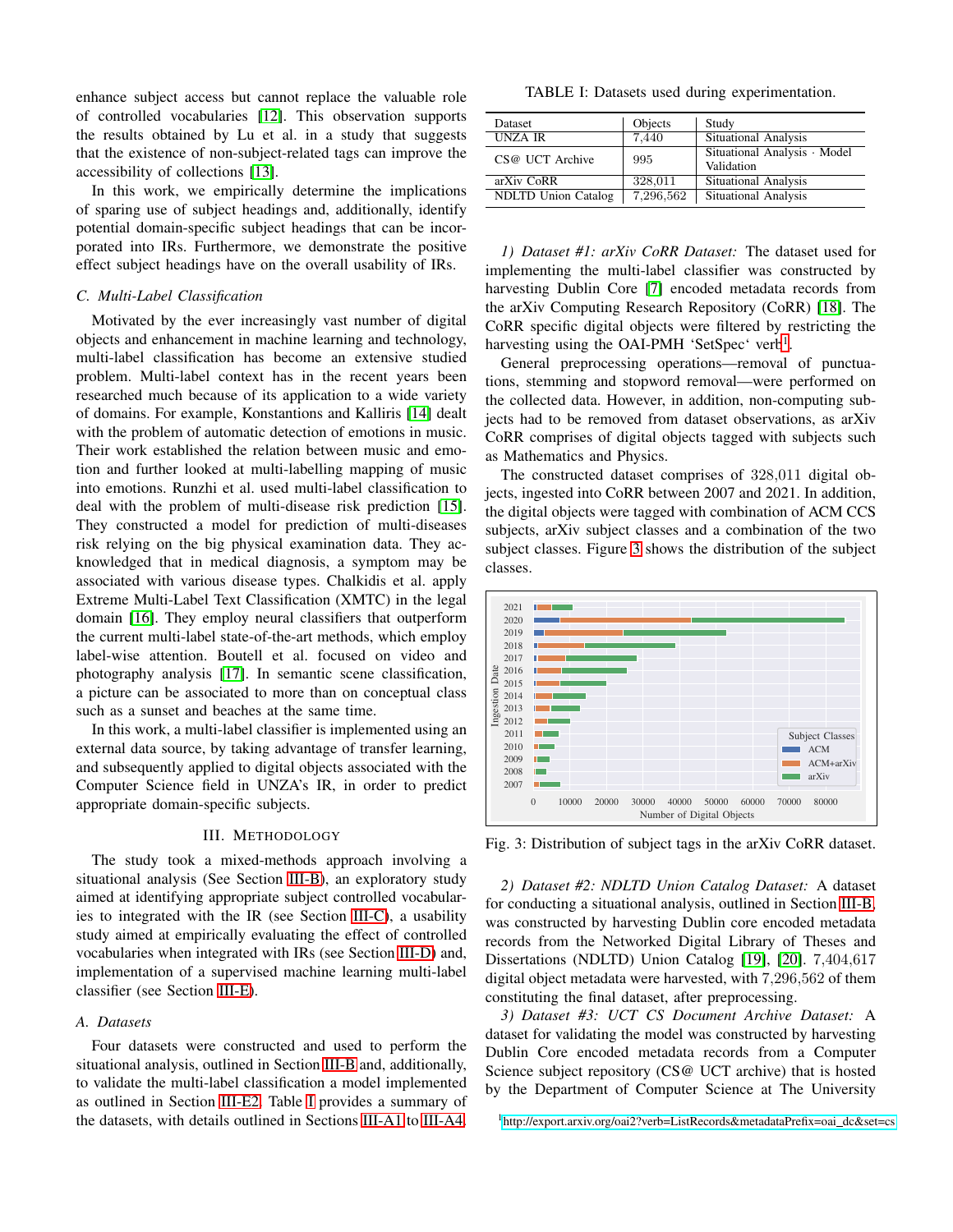of Cape Town [\[21\]](#page-9-20). UNZA's IR has very few Computer Science generated digital objects and as such, it was essential to identify an alternative IR. A total of <sup>1</sup>,<sup>045</sup> digital object metadata were harvested using the OAI-PMH protocol, with 995 comprising the final dataset, after applying traditional preprocessing operations to remove duplicates, stopwords, punctuations and, additionally, apply stemming. Furthermore, all digital objects with missing titles and abstracts were removed from the dataset.

Faculty and postgraduate students self-archive digital objects into the CS@ UCT archive. More importantly, however, the 2012 ACM CCS concepts are used as the primary controlled vocabulary set. Owing to the fact that the arXiv CoRR dataset described in Section [III-A1](#page-2-2) uses the 1998 ACM CCS concepts, the CS@ UCT archive dataset was used to compare the distribution of subject classes in order to demonstrate the effectiveness of the multi-label classification model implemented, as described in Section [III-E2.](#page-4-1)

<span id="page-3-3"></span>*4) Dataset #4: UNZA IR Dataset:* A dataset for conducting a situational analysis, outlined in Section [III-B,](#page-3-0) was constructed by harvesting Dublin Core encoded metadata records from UNZA's IR. The 'identifier' and 'subject' Dublin Core elements were used to assess the distribution of manually subject tags. A total of <sup>5</sup>,<sup>440</sup> metadata records were harvested, with <sup>4</sup>,<sup>802</sup> constituting the final dataset after basic preprocessing.

## <span id="page-3-0"></span>*B. Situational Analysis*

*1) Empirical Analysis of UNZA IR:* Digital objects ingested into UNZA's IR can be broadly classified into two groups: faculty produced scholarly output—pre-print and post-print versions of peer-reviewed publications—and student produced scholarly output—Electronic Theses and Dissertations.

Ingestion of faculty produced scholarly output is not into UNZA's repository is not consistent, in part due to the lack of availability of an IR policy. However, ETDs are routinely ingested into the IR.

Digital object structural and Dublin Core encoded descriptive metadata, associated with ETDs, were thus harvested from UNZA's IR using the Open Archives Initiative Protocol for Metadata Harvesting (OAI-PMH) [\[22\]](#page-9-21). Specifically, the ListRecord verb<sup>[2](#page-3-4)</sup> was used in conjunction with the ListSets  $verb^3$  $verb^3$ .

The structural metadata—Lines 7–8 in Listing [1—](#page-3-6)was required to identify the subject domains associated with the ETDs, while the descriptive metadata was required to identify subjects—Lines 17–19 in Listing [1—](#page-3-6) associated with the ETDs when ingested into the IR.

*2) Empirical Analysis of Selected Portals:* While the focus of this study was on UNZA's IR, in order to demonstrate the severity of the problem, a basic analysis of two additional scholarly portals was conducted. A reasonably sized Computer Science subject repository, hosted by the Department of Computer Science at The University of Cape Town was

<span id="page-3-5"></span><span id="page-3-4"></span><sup>3</sup><http://dspace.unza.zm/oai/request?verb=ListSets>

analysed in order to highlight the lack of comprehensive usage of subject controlled vocabularies. In addition, a large scale portal, the NDLTD Union Catalog was analysed in order to demonstrate the implications of lack of comprehensive use of subject controlled vocabularies on a global scale.

*3) Digital Object Ingestion Workflow:* In order to understand how digital objects are ingested into UNZA's IR, a focus group discussion was conducted with two Library members of staff that are tasked with preparing digital object metadata and ingestion of digital objects into the repository.

<span id="page-3-6"></span>Listing 1: A sample ETD metadata record harvesting using the OAI-PMH protocol ListRecords verb.

| 1              | $<$ record $>$                                                          |
|----------------|-------------------------------------------------------------------------|
| $\overline{c}$ | $<$ header $>$                                                          |
| 3              | $\langle$ identifier $\rangle$                                          |
| $\overline{4}$ | oai: dspace.unza.zm:123456789/6413                                      |
| 5              | $\langle$ /identifier>                                                  |
| 6              | $\langle dataestamp>2020-09-21T10:38:06Z\langle datamp>$                |
| $\tau$         | $\langle setSpec \rangle$ com_123456789_18 $\langle$ /setSpec $\rangle$ |
| 8              | $\langle setSpec \rangle col_{123456789_{84} \langle setSpec \rangle}$  |
| 9              | $\langle$ /header>                                                      |
| 10             | $<$ metadata $>$                                                        |
| 11             | $\langle$ oai dc:dc $\rangle$                                           |
| 12             | $<$ dc:title $>$                                                        |
| 13             | Automation of the grain purchasing Process for'                         |
| 14             | Zambias food reserve Agency                                             |
| 15             | $\langle$ / dc:title>                                                   |
| 16             | <dc:creator>Simukanga, Alinani</dc:creator>                             |
| 17             | <dc:subject>Agricultural informatics</dc:subject>                       |
| 18             | <dc:subject>Agriculture-Data processing.</dc:subject>                   |
| 19             | <dc:subject>Agricultural innovations </dc:subject>                      |
| 20             | $< d$ c: description $>$                                                |
| 21             | 11                                                                      |
| 22             | The aim of this work is to automate the processes of                    |
| 23             | FRA, FISP and the Cooperatives Society operate, with                    |
| 24             | a specific focus on the farmer registry and the grain                   |
| 25             | marketing process.                                                      |
| 26             | $[\ldots]$                                                              |
| 27             | $\langle$ dc: description $\rangle$                                     |
| 28             | $<<$ dc:date>2020-09-21T10:38:03Z                                       |
| 29             | $\langle$ dc:date>2020-09-21T10:38:03Z $\langle$ /dc:date>              |
| 30             | <dc:date>2019</dc:date>                                                 |
| 31             | $<<$ dc:type $>$ Thesis $<$ /dc:type $>$                                |
| 32             | $<$ dc: i dentifier $>$                                                 |
| 33             | http://dspace.unza.zm/handle/123456789/6413                             |
| 34             | $\langle$ dc: identifier>                                               |
| 35             | <dc:language>en</dc:language>                                           |
| 36             | <dc:format>application/pdf</dc:format>                                  |
| 37             | <dc:publisher>University of Zambia</dc:publisher>                       |
| 38             | $\langle$ /oai_dc:dc>                                                   |
| 39             | $\langle$ /metadata>                                                    |
| 40             | $\langle$ /record $\rangle$                                             |

#### <span id="page-3-1"></span>*C. Identification of Appropriate Controlled Vocabularies*

Seven faculty staff, from UNZA, were purposively sampled in order to elicit information about possible subject controlled vocabularies associated with the various disciplines at UNZA. Semi-structured face-to-face interview sessions were then conducted with each of the individual faculty staff. The interview sessions were recorded and, additionally, notes taken during the sessions.

#### <span id="page-3-2"></span>*D. Usability of IRs Integrated With Controlled Vocabularies*

In order to empirically demonstrate the usability effect of integrating IRs with subject controlled vocabularies, a controlled experiment was conducted by comparing a baseline IR setup without a controlled vocabularies and a control IR integrated

<sup>2</sup>[http://dspace.unza.zm/oai/request?verb=ListRecords&metadataPrefix=oai](http://dspace.unza.zm/oai/request?verb=ListRecords&metadataPrefix=oai_dc) [dc](http://dspace.unza.zm/oai/request?verb=ListRecords&metadataPrefix=oai_dc)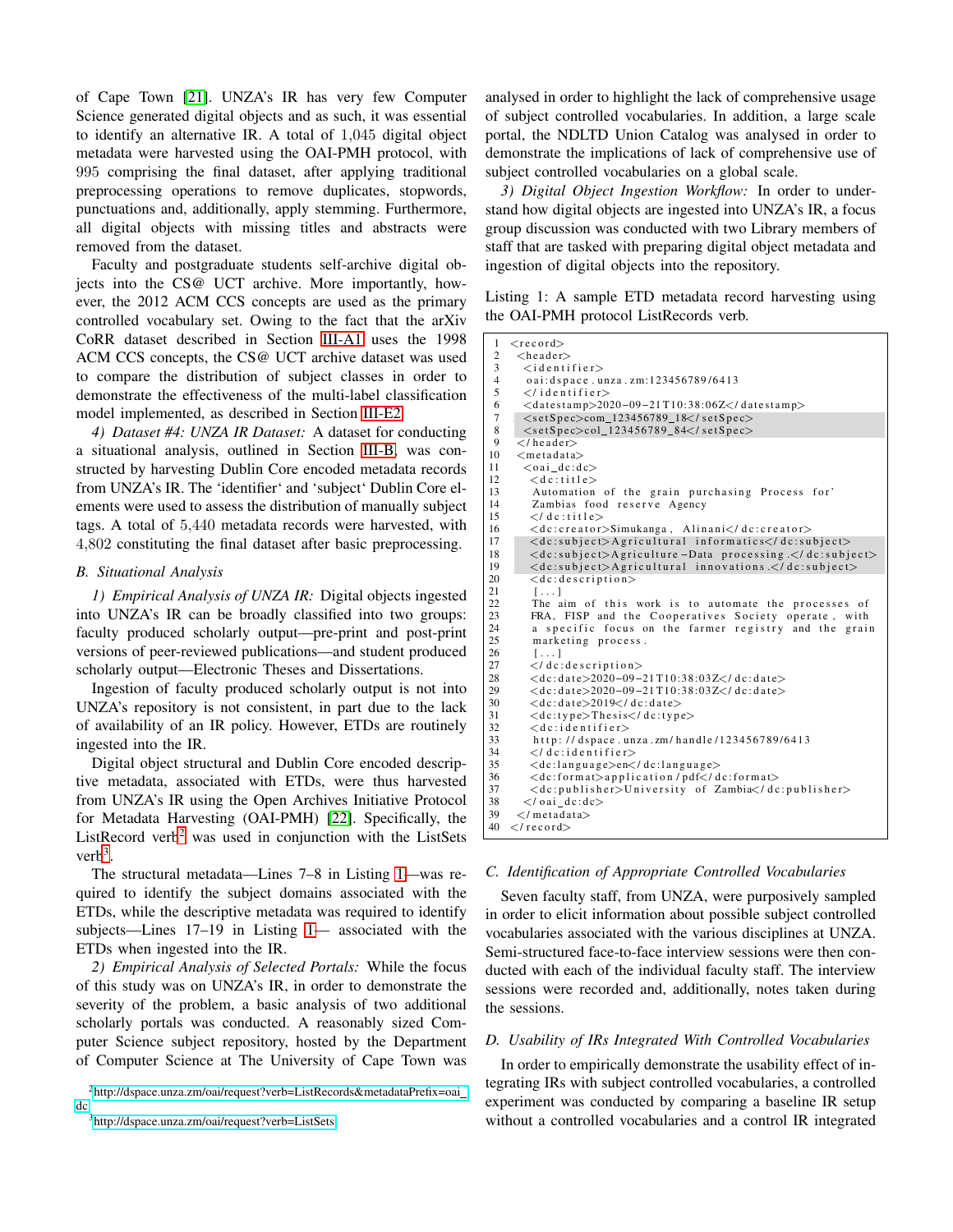<span id="page-4-2"></span>

Fig. 4: A screenshot showing the integration of LCSH vocabulary in the intervention IR used for experimentation.

with the LCSH vocabulary set, as shown in Figure [4.](#page-4-2) Both repositories were setup using DSpace 6.x, with the intervention IR integrated with controlled vocabularies using hierarchical controlled LCSH vocabularies [\[23\]](#page-9-22).

*1) Prototype Institutional Repository Platforms:* Two prototype DSpace-powered IRs were installed, setup and configured to be used to conduct the experiment. A baseline IR was setup without integrating it with controlled vocabularies, while the control IR was integrated with LCSH controlled vocabulary set.

*2) Experimental Design:* A within subject experiment was designed, using random experiment blocks. 50 undergraduate students were randomly sampled from the Dept. Library and Information Science at UNZA, to participate in the study. Each of the 50 participants ingested a digital object, using the two prototype IR that were setup. In each instance, participants filled out a System Usability Score (SUS) questionnaire upon successful ingestion of the digital object.

## <span id="page-4-0"></span>*E. Multi-Label Subject Classifier*

A multi-label classifier was implemented by taking advantage of transfer learning, with the model implemented using data from an external repository and, subsequently applied to new observations in UNZA's IR.

*1) Data Preparation:* As mentioned in Section [III-A1,](#page-2-2) the arXiv CoRR dataset was used during experimentation of the multi-label classification model. The data attributes of the arXiv dataset were used as follows:

- Identifier—A unique identifier for uniquely identifying each of the arXiv digital objects harvested.
- Title—The arXiv digital object publication title, used to extract text input features.
- Description—The arXiv digital object abstract, used to extract text input features.
- Subject—The arXiv-specific digital object subjects [\[24\]](#page-9-23) and 1998 ACM Computing Classification System (CCS) concepts [\[25\]](#page-9-24), used as labels.

<span id="page-4-1"></span>*2) Model Implementation:* The model features were extracted from the digital object publication titles and abstracts, with subsequent transformation of the input features done using CountVectorizer and TFIDFVectorizer. The model was implemented using the scikit-multilearn Python library [\[26\]](#page-9-25). Binary Relevance and Classifier Chains approaches to multilabel classification were used, in conjunction with estimators— Random Forest and Naive Bayes (Multinomial)—popularly used for text classification. Section [IV-D](#page-7-0) discusses experimental results conducted to experimentally evaluate the effectiveness of the modal features and transformations used.

*3) Experimental Design:* All experiments were performed on a standalone LENOVO<sup>®</sup> IdeaPad 320, with an Intel<sup>®</sup> Core<sup>™</sup> i7-8550U (CPU @ 1.80GHz), using 12 GB RAM, and running Ubuntu 18.0[4](#page-4-3).3 LTS<sup>4</sup>.

Training and testing datasets were created using the holdout method built within the scikit-multilearn Python library, with  $70\%$  of each dataset used for training and the remaining 30 % for testing.

It is essential to take in account multiple and contrasting metrics measures because of the additional degree of freedom that multi-label introduces and as such, the metrics used to measure the performance for multi-label classification are usually different from those used in binary and multi-class problems. Traditional multi-label classification metrics cited in literature [\[27\]](#page-9-26)—F1 score, Jaccard Score Similarities and Hamming Loss metrics—were used to evaluate the model.

In order to determine the combination of factors that yield the best results, experimentation involved varying the following aspects:

- Input features—Title, Abstract and a combination of the two: Title+Abstract
- Text transformation techniques—CounterVectorizer and TFIDFVectorizer—used on input features and their corresponding parameters
- Multi-label classification approaches—Binary Relevance and Classifier Chains
- Estimators—Random Forest and Naive Bayes (Multinomial)

Experimentation involved measuring evaluation metrics by varying the experiment factors and aspects mention above. In addition, a validation exercise was conducted, that involved comparing the distribution manually assigned 2012 ACM CCS concepts with the 1998 ACM CCS concepts predicted by

<span id="page-4-3"></span><sup>4</sup><http://releases.ubuntu.com/18.04.3>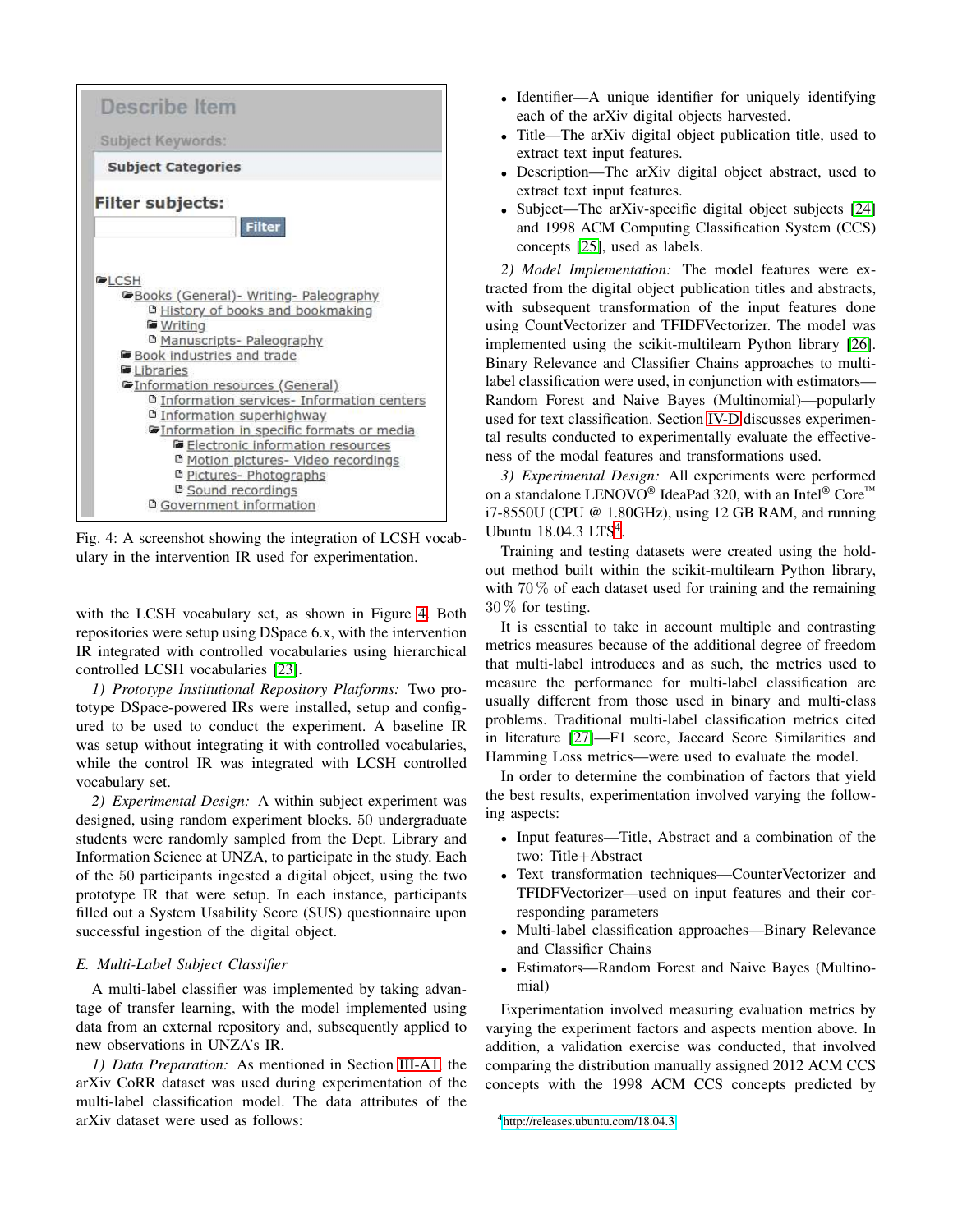<span id="page-5-3"></span>

Fig. 5: Digital objects in most digital libraries are typically associated with very few subject classes.

<span id="page-5-0"></span>the model, in the CS@ UCT archive dataset described in Section [III-A3.](#page-2-5) Section [IV-D](#page-7-0) presents and discusses the results.

#### IV. RESULTS AND DISCUSSION

## *A. Situational Analysis*

*1) Analysis 1. Metadata Preparation Workflow:* The focus group session was conducted with two Library staff—the IR Manager and his assistant. The Library staff highlighted that as part of the metadata preparation process, digital objects to are catalogued and subject headings copied from an online public access catalog<sup>[5](#page-5-1)</sup>. This process presents a number of challenges as it is time consuming and error prone. Integration of the IR with appropriate subject headings would not only help address these challenges, but also ensure effective self-archiving [\[28\]](#page-9-27) of digital objects into the repository.

<span id="page-5-2"></span>

Fig. 6: A heatmap showing the average number of subject/topic specified for scholarly publications for the various domains at UNZA.

*2) Analysis 2. Subject Headings for UNZA IR:* <sup>5</sup>,<sup>438</sup> digital object metadata were harvested from UNZA's IR. Scholarly output associated with the 13 faculties at UNZA were then filtered, resulting in a total of <sup>3</sup>,<sup>638</sup> metadata records used

<span id="page-5-1"></span><sup>5</sup><http://koha.unza.zm:4480>

in this analysis. The digital object metadata records were analysed to determine the usage of subject headings.

Of the <sup>3</sup>,<sup>638</sup> digital objects analysed, <sup>22</sup>.2 % were assigned a single subject heading, <sup>47</sup>.4 % were assigned two subject headings,  $24.4\%$  were assigned three subject headings,  $7.1\%$ were assigned four subject headings and <sup>2</sup>.9 % were assigned more than five subject headings. Figure [6](#page-5-2) shows a heatmap of number of subjects assigned to scholarly research output. In the heatmap, it is evident that a significant proportion of scholarly publications, in each of the faculties, are tagged with two subjects. While the number of subjects used to classify a publication is dependent on how the contents of the publication, interviews conducted with Library staff and UNZA revealed that an internal policy requires that digital objects be associated with at least two or three subject headings. However, in an ideal case, it is desirable to associate a publication with more tags to facilitate effective discoverability of related content.

A total of <sup>7</sup>,<sup>244</sup> subject headings were associated with the data analysed. Of the total subject headings,  $92.1\%$  were associated to a single publication,  $6.1\%$  to two publications,  $0.9\%$  to three publications,  $0.1\%$  to four publications and  $0.5\%$  to more than five publications. Figure [7](#page-6-0) shows a heatmap of subject usage patterns for scholarly publications by faculty. The heatmap showcases the frequency of usage of subject headings. For instance, <sup>1</sup>,<sup>402</sup> subjects have been assigned to only a single publication for content ingested into "Medicine" collections, whereas only 10 subjects are associated with five or more publications. The chart indicates that lack of use of subject controlled vocabularies due to the significantly large proportion of subjects being associated with a single publication. The sparing use of subjects is also shown in Figure [1.](#page-0-0)

<span id="page-5-4"></span>*3) Analysis 3. Subject Class Distribution in Portals:* Figure [5](#page-5-3) show the distribution of subject classes in UNZA's IR, the CS@ UCT Archive and the NDLTD Union Catalog. A common characteristic of the three portals is that most of the digital objects are associated with less than two subjects.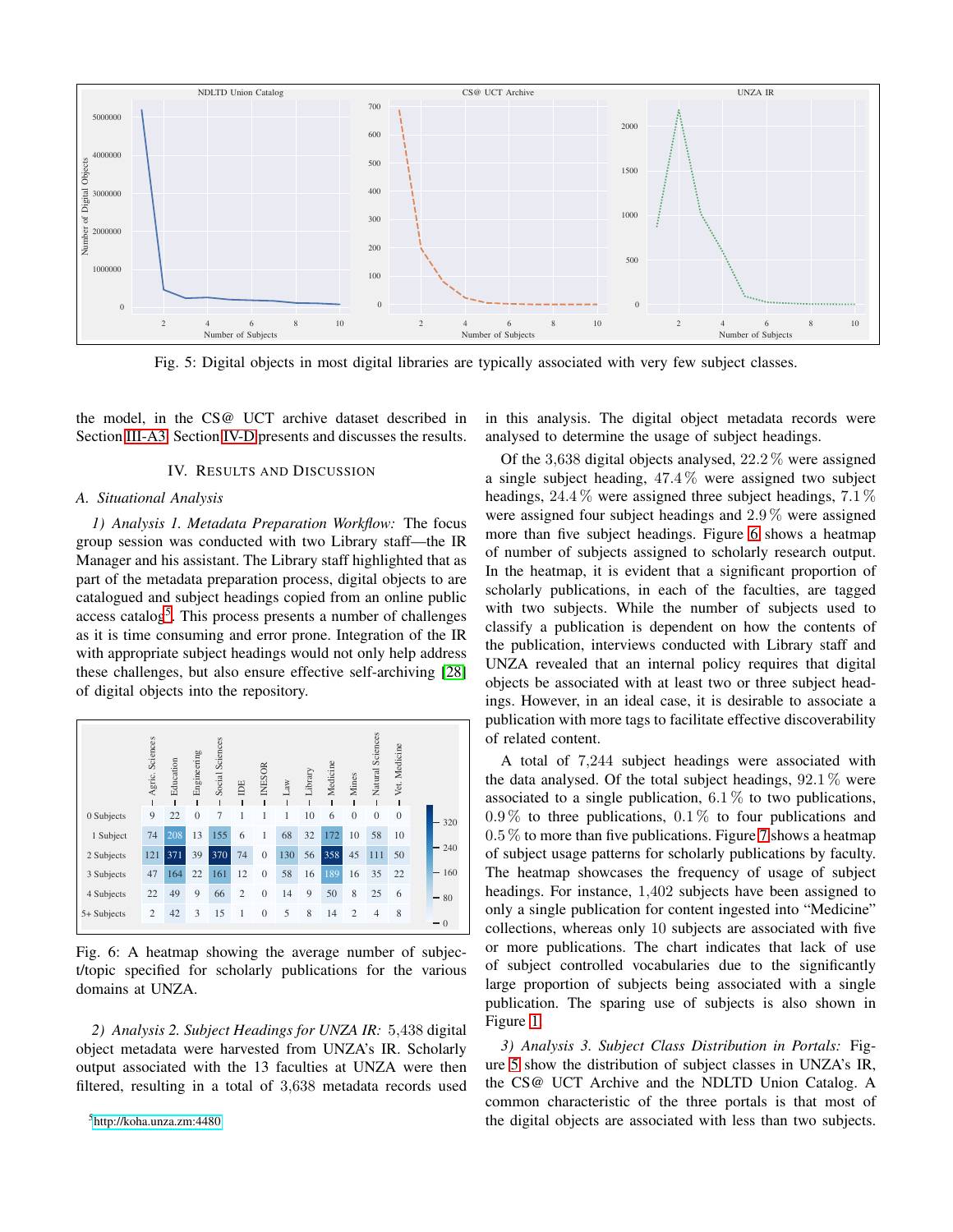<span id="page-6-0"></span>

Fig. 7: A heatmap showing the number of subjects/topics associated with different thresholds of scholarly publications for the various domains at UNZA.

While the distribution is especially problematic for portals like UNZA's IR, largely due to low self-archiving practices, the picture is equally as bad for portals such as CS@ UCT Archive, where self-archiving is practised significantly; this is largely due to the fact that authors that self-archive tend not to comprehensively provide relevant subject classes to their publications. Large scale downstream services such as the NDLTD Union Catalog have worse off distributions because the content archiving in such portals is harvested from IRs that have problematic self-archiving practices.

The distributions shown in Section [IV-A3](#page-5-4) support the premise of this paper: the problem with subject classes is best addressed at the source. Incidentally, it is possible to introduce interventions that can be applied to downstream services, however, it is more effective to work with source portals.

#### *B. Domain-Specific Subject Headings*

Seven faculty staff were interviewed in order to elicit subject headings used in their various disciplines. Table [II](#page-6-1) shows a summary of the major outcomes from the interview sessions. Most of the interviewees were familiar with the concept of controlled vocabularies, however, only a few were knowledgeable about the specific subject headings used in their respective domains.

While the majority of faculty staff are unaware of subject headings used in their disciplines, a question included in the interview guide required that they specify popular academic databases used in their domains. The academic databases specified can be used as a basis for identify appropriate subject headings. For instance, the the widely used ACM Computing Classification System [\[11\]](#page-9-10) could be used to generate subject headings for scholarly research output produced by computing oriented faculties and/or departments. Using academic databases as a basis for adopting subject headings could also potentially enhance the interoperability of IRs with external downstream services that automatically harvest IR metadata.

<span id="page-6-1"></span>TABLE II: Summary of results from interviews conducted as part of an exploratory study to understand subject headings used in various domains at UNZA.

| Participant | Academic Databases                                                                 | Subjects          |  |
|-------------|------------------------------------------------------------------------------------|-------------------|--|
| $FS-1$      | PubMed · Science Direct · Google<br>Scholar · Mendeley                             | MeSH              |  |
| $FS-2$      | $SCOPUS$ $\cdot$ $ERIC$ $\cdot$ $SCINAPSE$ $\cdot$<br><b>EBSCO HOST · PROQUEST</b> | Not aware         |  |
| $FS-3$      | Academia.edu · Zambia Library<br>Journals · Google Scholar · UNZA IR               | Not aware         |  |
| $FS-4$      | <b>IEEE · ELSEVIER</b>                                                             | Not aware         |  |
| $FS-5$      | ResearchGate · Google Scholar ·<br>Academia.edu                                    | None              |  |
| $FS-6$      | Academia.edu · Mendeley ·<br>ResearchGate · JSTOR · Google<br>Scholar              | <b>SEARS</b> List |  |
| FS–7        | IEEE · Explorer · ResearchGate                                                     | None              |  |

<span id="page-6-2"></span>

Fig. 8: SUS acceptability and adjective rating scores [\[29\]](#page-9-28) for the baseline and intervention IRs.

#### <span id="page-6-3"></span>*C. Comparative Usability Study*

*1) System Usability Scale Scores:* The SUS scores corresponding to responses from each participants were computed for each of the two IR platforms: baseline and intervention. The SUS scores were calculated using the standard method of that takes into account all of the 10 SUS questionnaire items [\[30\]](#page-9-29).

The average SUS scores for the baseline and intervention IRs were <sup>66</sup>.<sup>2</sup> and <sup>68</sup>.9, respectively. While both SUS scores are rated "OK" on the acceptability and adjective rating score [\[29\]](#page-9-28), the average SUS score for the intervention is noticeably higher, as shown in Figure [8.](#page-6-2) The differences in the SUS scores is further supported by the positive responses associated with the intervention IR, outlined in Section [IV-C2.](#page-7-1)

However, a paired t-test indicates no significant difference in the mean scores ( $p = 0.82$ ). Furthermore, Factorial ANOVA tests conducted to determine effects of demographic factors also suggest no significant main effect as a result of "Prior Knowledge of Controlled Vocabularies" ( $F_{1,48} = 0.041$ ,  $p =$ 0.84), "Experience With ICTs" ( $F_{2,46} = 1.13$ ,  $p = 0.33$ ), "Participants' Year of Study" ( $F_{2,46} = 0.77$ ,  $p = 0.47$ ) and "Gender" (F<sub>1,48</sub> = 1.61, p = 0.21),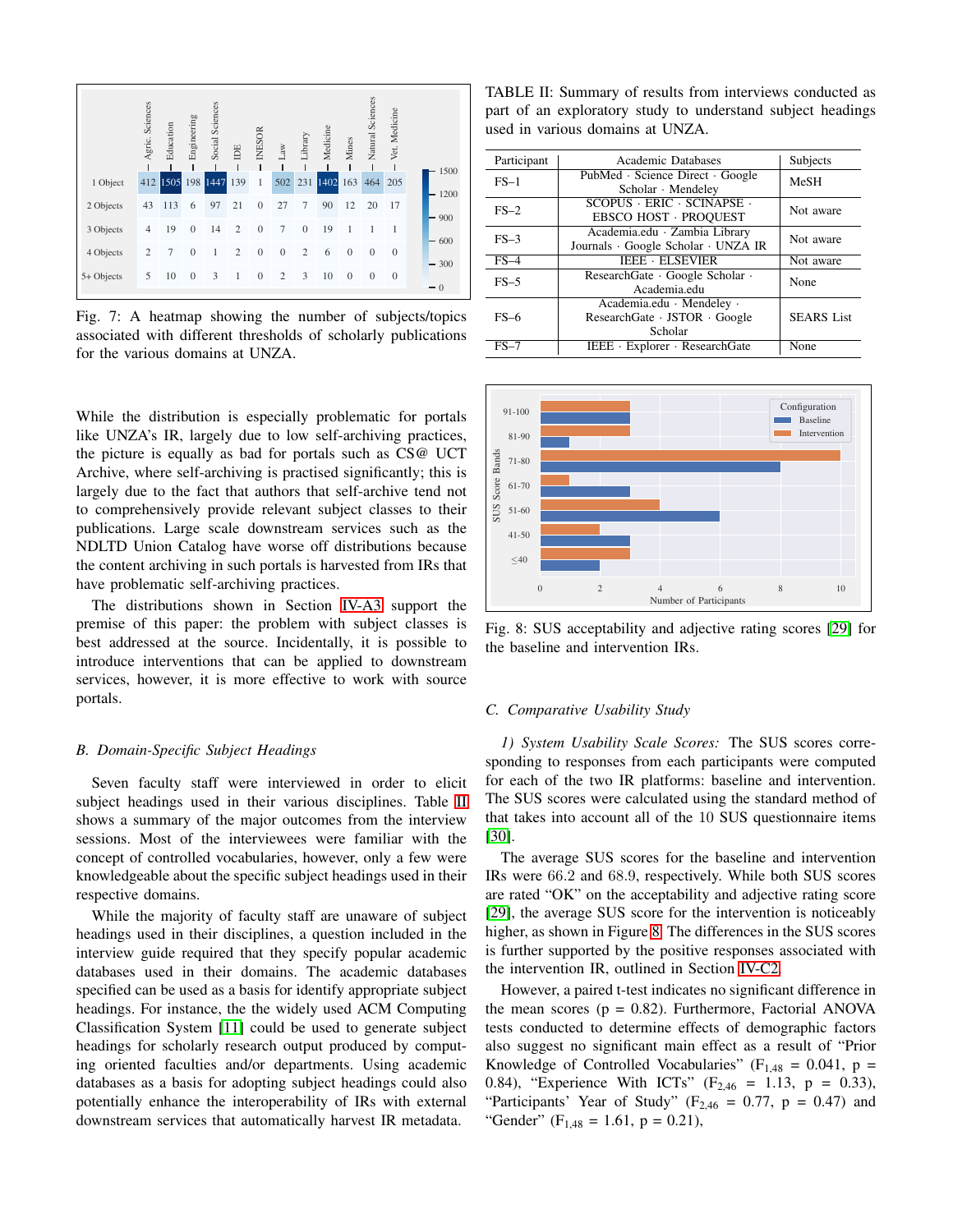<span id="page-7-1"></span>*2) Participants' Comments:* Participants were also required to provide open ended comments, relative to their experiences using the two platforms. The vast majority of the comments were related to the use of controlled vocabularies and, for the most part, positive.

*"It was easy to work around the repository with subject controlled vocabulary."* [Participant #6]

*"The second method is more easier to work with"* [Participant #14]

*"It was easy because you have to just click and the keywords will be provided which is less time consuming"* [Participant #18]

*"The arrangement is well organised and kind of easy to use"* [Participant #22]

*"I did not like typing in the subject keywords."* [Participant #26]

The participants' comments, in part, help explain the higher SUS mean score for the intervention IR, outlined in Section [IV-C1.](#page-6-3)

<span id="page-7-2"></span>TABLE III: Model versus Manual generated subjects.

|                                | <b>Digital Object Title</b>                                             |                                                         |  |  |  |  |  |  |  |
|--------------------------------|-------------------------------------------------------------------------|---------------------------------------------------------|--|--|--|--|--|--|--|
|                                | Automation of the grain purchasing Process for Zambia's food            |                                                         |  |  |  |  |  |  |  |
|                                | reserve Agency                                                          |                                                         |  |  |  |  |  |  |  |
|                                | <b>Digital Object Abstract</b>                                          |                                                         |  |  |  |  |  |  |  |
|                                | Issues of food security, post-harvest losses, lack of a national farmer |                                                         |  |  |  |  |  |  |  |
|                                | database and proper grain inventory system have plagued the             |                                                         |  |  |  |  |  |  |  |
|                                | Ministry of Agriculture for years. The lack of requisite tools has      |                                                         |  |  |  |  |  |  |  |
|                                | made the management of the sector a difficult task. This has seen an    |                                                         |  |  |  |  |  |  |  |
|                                | increase in the number of ghost farmers benefiting from the Farmer      |                                                         |  |  |  |  |  |  |  |
|                                | Input Support Programme (FISP). The aim of this work is to              |                                                         |  |  |  |  |  |  |  |
|                                | automate the processes of FRA, FISP and the Cooperatives Society        |                                                         |  |  |  |  |  |  |  |
|                                | operate, with a specific focus on the farmer registry and the grain     |                                                         |  |  |  |  |  |  |  |
|                                | marketing process. The objectives are as follows: Map the current       |                                                         |  |  |  |  |  |  |  |
|                                | business processes of FISP and FRA; Develop a model of objective        |                                                         |  |  |  |  |  |  |  |
|                                | 1 using cloud and mobile computing technologies; Develop a system       |                                                         |  |  |  |  |  |  |  |
|                                | prototype that integrates farmers spatial data and mobile computing     |                                                         |  |  |  |  |  |  |  |
|                                | based on the model in objective 2; and integrate multi-factor           |                                                         |  |  |  |  |  |  |  |
|                                | authentication into the prototype in objective 3. To meet objective 1,  |                                                         |  |  |  |  |  |  |  |
|                                | a baseline study was conducted at the FRA depots in Chongwe and         |                                                         |  |  |  |  |  |  |  |
|                                | Mumbwa. The information gathered from this and from various             |                                                         |  |  |  |  |  |  |  |
|                                | documents provided informed the development of the model                |                                                         |  |  |  |  |  |  |  |
|                                | specified in objective 2. Various web technologies such as PHP, Java    |                                                         |  |  |  |  |  |  |  |
|                                | and PostgreSQL were employed to achieve objective 3. Multi-factor       |                                                         |  |  |  |  |  |  |  |
|                                | authentication was implemented as an added security feature when        |                                                         |  |  |  |  |  |  |  |
|                                | interfacing with the mobile application for the final objective.        |                                                         |  |  |  |  |  |  |  |
| <b>Digital Object Subjects</b> |                                                                         |                                                         |  |  |  |  |  |  |  |
|                                | <b>Model Generated Subjects</b><br><b>Manual Subjects</b>               |                                                         |  |  |  |  |  |  |  |
|                                |                                                                         | C.2.4 · Computer Science - Artificial                   |  |  |  |  |  |  |  |
|                                | Agricultural informatics ·                                              | Intelligence · Computer Science -                       |  |  |  |  |  |  |  |
|                                | Agriculture-Data                                                        | Computation and Language · Computer                     |  |  |  |  |  |  |  |
|                                | processing · Agricultural                                               | Science - General Literature · Computer                 |  |  |  |  |  |  |  |
|                                | innovations                                                             | Science - Human-Computer Interaction ·                  |  |  |  |  |  |  |  |
|                                |                                                                         | $D.2.11 \cdot E1.1 \cdot H.3.4 \cdot H.3.5 \cdot H.5.2$ |  |  |  |  |  |  |  |

#### <span id="page-7-0"></span>*D. ArXiv CoRR Subject Classification*

Table [III](#page-7-2) illustrates the results obtained when the model is applied to a sample digital object in UNZA's IR. The "Manual Subjects" column has subjects manually prepared when the digital object was being ingested into the IR, while the "Model Generated Subjects" column represents the subjects predicted by the model. The ACM CCS concepts are presented with their code for brevity, while the arXiv subjects are present with their textual descriptions.

Table [IV](#page-8-1) depicts the summary of performance results in terms of F1-score, hamming loss and Jaccard Similarities accuracy for two multi-label classification approaches used, including the estimators used and data transformation technique.

<span id="page-7-3"></span>

Fig. 9: Distribution of Model and Manual generated subjects.

*1) Analysis 1. Transfer Learning:* The implemented model was applied to digital objects in UNZA's IR, with very promising results. First, the predicted labels are specific to the domain in question: Computer Science, as opposed to the previous subjects that are manually determined by staff that ingest digital objects into the IR. More significantly, however, randomly inspected objects were noted to have been automatically associated with relevant subjects. Table [III](#page-7-2) shows a comparison of manual subjects previously associated to the sample object, also shown in Figure [2,](#page-1-0) and subjects automatically predicted by the model. Only three (3) non subject-specific subjects were annually assigned to the digital object, while a total of six ACM CCS subjects and four arXiv subjects were automatically predicted using the model.

Figure [9](#page-7-3) shows a subject classes distribution of manually assigned subjects and model generated subjects in the CS@ UCT archive. It is evident from the plot that a significant proportion of digital objects only have a single subject associated with them, a common occurrence in IRs that implement selfarchiving.

The automatic prediction of subjects has the obvious benefit of ensuring that a consistent subset of domain-specific subjects are associated with related digital objects. Furthermore, this technique reduces the human-centric manual processes involved in when associating metadata to digital objects, drastically reducing the time spent preparing metadata and potential errors introduced when preparing metadata.

*2) Analysis 2. Input Features:* As earlier mentioned in Section [III-E,](#page-4-0) three input features were used during experimentation 'Title', 'Abstract' and 'Title+Abstract'. Expectantly,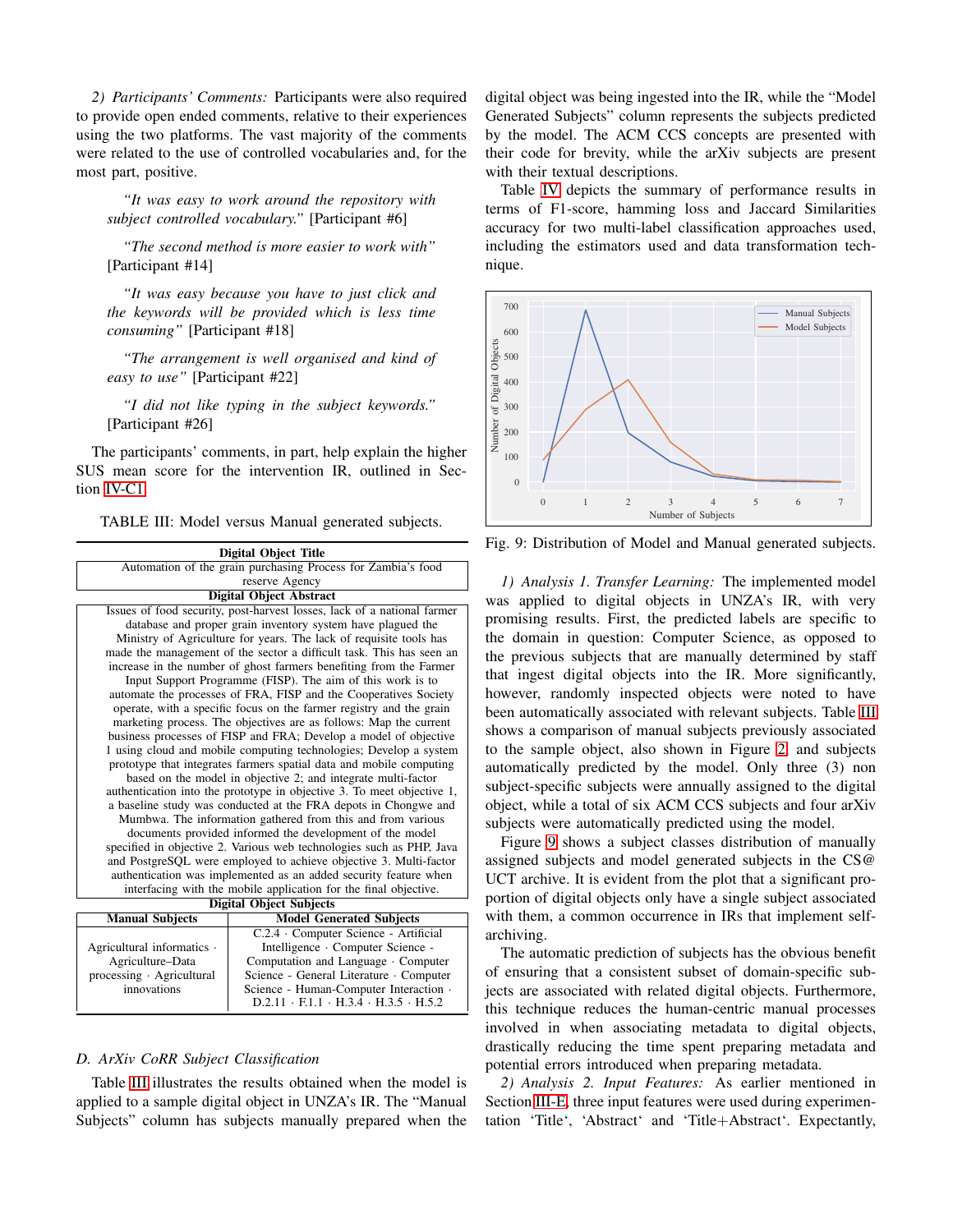<span id="page-8-1"></span>

| <b>Binary Relevance</b>  |                        |          |          |          |          |                    |                    |                    |         |         |
|--------------------------|------------------------|----------|----------|----------|----------|--------------------|--------------------|--------------------|---------|---------|
|                          |                        | Title    |          | Abstract |          |                    | Title $+$ Abstract |                    |         |         |
|                          |                        | F1 Score | Hamming  | Jaccard  | F1 Score | Hamming            | Jaccard            | F1 Score           | Hamming | Jaccard |
|                          |                        |          | Loss     | Score    |          | Loss               | Score              |                    | Loss    | Score   |
| MultinomialNB            | TF                     | 0.305    | 0.006    | 0.192    | 0.214    | 0.037              | 0.207              | 0.203              | 0.041   | 0.196   |
|                          | <b>TF-IDF</b>          | 0.236    | 0.006    | 0.148    | 0.398    | 0.005              | 0.271              | 0.420              | 0.005   | 0.290   |
| RandomForest             | TF                     | 0.317    | 0.006    | 0.211    | 0.416    | 0.005              | 0.292              | 0.430              | 0.005   | 0.305   |
|                          | <b>TF-IDF</b>          | 0.314    | 0.006    | 0.210    | 0.418    | 0.005              | 0.295              | 0.435              | 0.005   | 0.310   |
| SGDClassifier            | TF                     | 0.279    | 0.006    | 0.18     | 0.515    | 0.005              | 0.390              | 0.526              | 0.005   | 0.407   |
|                          | <b>TF-IDF</b>          | 0.282    | 0.006    | 0.183    | 0.476    | 0.005              | 0.351              | 0.496              | 0.005   | 0.369   |
| <b>Classifier Chains</b> |                        |          |          |          |          |                    |                    |                    |         |         |
| Title                    |                        |          | Abstract |          |          | Title $+$ Abstract |                    |                    |         |         |
|                          |                        |          | Hamming  | Jaccard  |          | Hamming            | Jaccard            |                    | Hamming | Jaccard |
|                          |                        | F1 Score | Loss     | Score    | F1 Score | Loss               | Score              | F1 Score           | Loss    | Score   |
| MultinomialNB            | TF                     | 0.060    | 0.055    | 0.190    | 0.030    | 0.338              | 0.130              | 0.030              | 0.347   | 0.123   |
|                          | <b>TF-IDF</b>          | 0.090    | 0.027    | 0.177    | 0.086    | 0.053              | 0.282              | 0.087              | 0.055   | 0.294   |
| RandomForest             | TF                     | 0.287    | 0.009    | 0.238    | 0.428    | 0.005              | 0.305              | 0.441              | 0.005   | 0.318   |
|                          | <b>TF-IDF</b>          | 0.289    | 0.009    | 0.239    | 0.424    | 0.005              | 0.301              | 0.444              | 0.005   | 0.320   |
| SGDClassifier            | TF                     | 0.312    | 0.006    | 0.216    | 0.527    | 0.005              | 0.420              | 0.520              | 0.006   | 0.414   |
|                          | <b>TF-IDF</b>          | 0.310    | 0.006    | 0.214    | 0.523    | 0.005              | 0.413              | 0.540              | 0.005   | 0.431   |
| One-Versus-Rest          |                        |          |          |          |          |                    |                    |                    |         |         |
| Title                    |                        |          |          |          | Abstract |                    |                    | Title $+$ Abstract |         |         |
|                          |                        | F1 Score | Hamming  | Jaccard  |          | Hamming            | Jaccard            | F1 Score           | Hamming | Jaccard |
|                          |                        |          | Loss     | Score    | F1 Score | Loss               | Score              |                    | Loss    | Score   |
|                          | TF                     | 0.305    | 0.006    | 0.192    | 0.214    | 0.037              | 0.207              | 0.203              | 0.041   | 0.196   |
| MultinomialNB            | TF-IDF                 | 0.236    | 0.006    | 0.148    | 0.398    | 0.005              | 0.271              | 0.420              | 0.005   | 0.290   |
| RandomForest             | $\overline{\text{TF}}$ | 0.317    | 0.006    | 0.212    | 0.414    | 0.005              | 0.291              | 0.435              | 0.005   | 0.310   |
|                          | TF-IDF                 | 0.315    | 0.006    | 0.210    | 0.414    | 0.005              | 0.290              | 0.432              | 0.005   | 0.306   |
|                          | TF                     | 0.279    | 0.006    | 0.180    | 0.488    | 0.005              | 0.365              | 0.520              | 0.005   | 0.400   |
| SGDClassifier            | <b>TF-IDF</b>          | 0.282    | 0.006    | 0.183    | 0.479    | 0.005              | 0.354              | 0.497              | 0.005   | 0.371   |

TABLE IV: Experimental results for arXiv subject classes multi-label classification model.

using a combination of titles and abstracts—Title+Abstract results in more effective models than using the Title or Abstract features in isolation. It was also noticed that overall transforming the input features using TFIDFVectorizer result in better performing models than using CounterVectorizer. This is the case for the best performing approach and estimator, SGDClassifier using Classifier Chains, where the F1 Score was <sup>0</sup>.<sup>540</sup> and the Jaccard Similarities Score was <sup>0</sup>.431. Incidentally, this is also the case for most of the other approaches and estimators

The 'Title+Abstract' feature Expectantly results in better performance seeing as combining two features results in a more enriched feature. New enriched feature-sets can potentially be created by augmenting metadata elements such as 'Keywords', which are sometimes provided alongside traditional ones like 'Title' and 'Abstract'.

*3) Analysis 3. Approach and Estimators:* Of the three multi-label approaches used, Classifier Chains yielded the best results, with an F1 score of <sup>0</sup>.540; Hamming Loss value of <sup>0</sup>.<sup>005</sup> and Jaccard Similarities Score of <sup>0</sup>.431. The next best performing approach was One-Versus-Rest, using SGDClassifier, and finally, One-Versus-Rest using SGDClassifier. In all these instances, the 'Title+Abstract' yielded the best result.

With the F1 Score results obtained, it makes logical sense that IR interfaces incorporate the automatic generation of subject classes in such a manner that they are complemented with human effort. For instance, an end-user can be presented with an interface that enable them to add and/or remove subject <span id="page-8-0"></span>classes automatically generated.

### V. CONCLUSION

This paper outlines a case study conducted to investigate the implications of integrating subject controlled vocabularies in IRs. The case study was conducted in three phases. First, a situational analysis—described in Section [III-B—](#page-3-0)was conducted to understand how digital objects are tagged with subject headings. Secondly, an exploratory study—outlined in Section [III-C—](#page-3-1)was conducted to determine domain specific subject headings for different faculties at UNZA. In addition, a usability study—outlined in Section [III-D—](#page-3-2)was conducted to ascertain the impact on usability of IRs integrated with controlled subject vocabularies. Finally, a multi-label classification model for predicting ACM CCS and arXiv subject classes was presented. Experimental results of the classification model illustrate the potential effectiveness of automatically generating domain specific subjects.

Integrating IRs with subject controlled vocabularies has the benefit ensuring that IRs are usable and effective. More significantly, though, the digital objects are certain to be tagged with correct and comprehensive subject headings. The semiautomatic metadata generation approach proposed, where traditional human approaches are augmented with an automated approach align with techniques suggested by Tani et al. for addressing metadata quality issues [\[31\]](#page-9-30).

The systematic process presented in this paper has the potential of making self-archiving more effective, since IRs